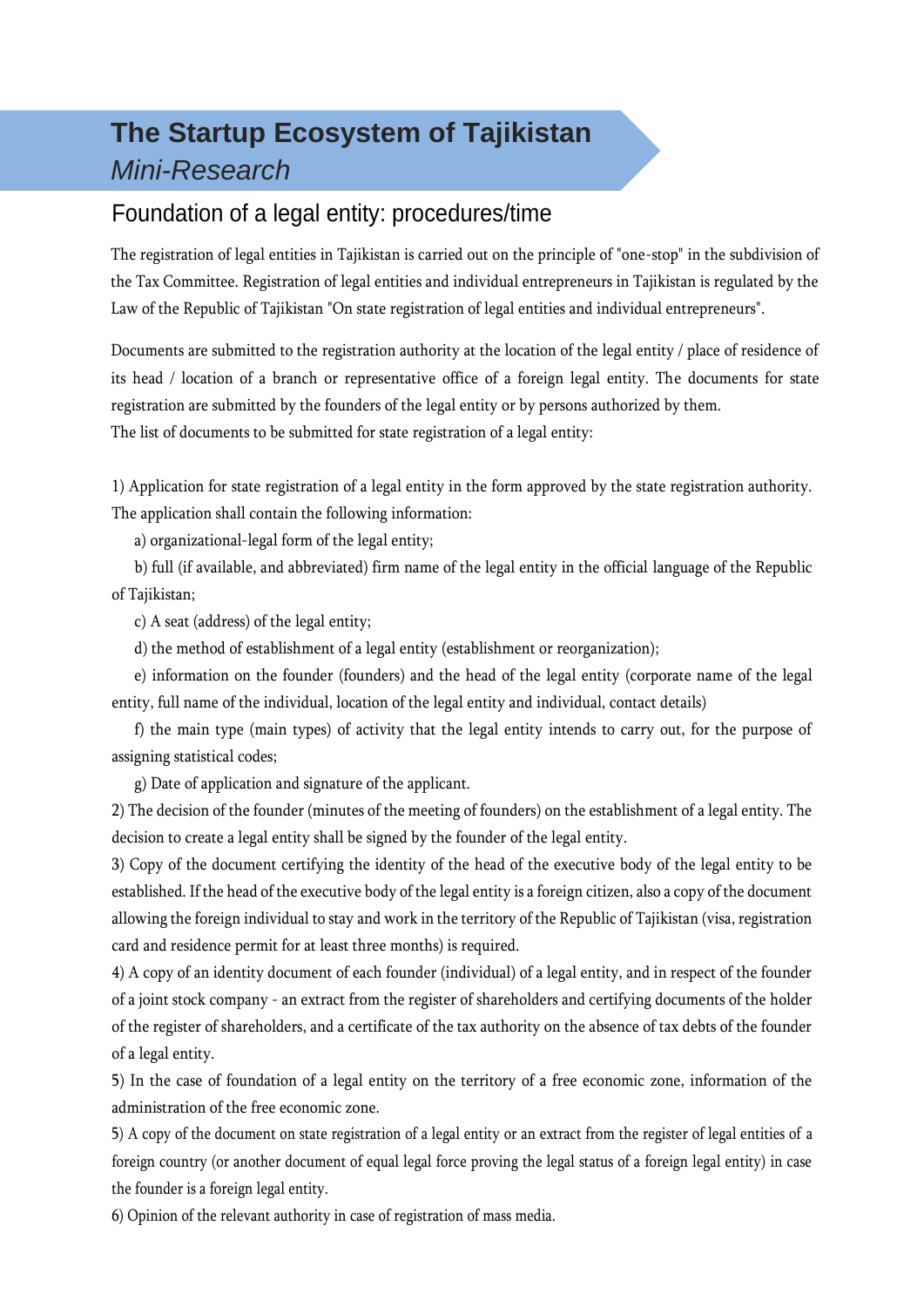7) A receipt of payment of the state duty.

8) A copy of the document confirming the location (address) of the legal entity to be created.

A complete list of documents required to register branches and representative offices of a legal entity is available on the website of the Tax Committee under the Government of the Republic of Tajikistan.

After receiving the documents, the registering authority enters information about the legal entity in the Unified State Register. If the information on the company to be registered does not contradict the requirements of the law, the registering body issues a document confirming the registration - a certificate of state registration, as well as documents confirming the tax, statistical and state social insurance registration.

Through the registration in the Unified state register, the subject receives a Single Identification Number, which is individual for each legal entity.

The document confirming state registration is the basis for opening accounts in banking institutions, as well as for the production of seals and stamps of legal entities.

The period of registration of a legal entity is 5 days.

#### For information only

The most common organizational and legal forms in Tajikistan are companies, which are divided into:

- a limited liability company;

- a company with additional responsibility;
- open or closed joint stock company.

## Taxation of companies in Tajikistan

#### **National taxes:**

- Income tax. For residents  $-13\% + 1\%$  social tax, if a person's income is up to 140 somoni (\$13.56), the rate is 8%. For wages of non-residents there is a higher rate of 25%.
- Profit tax. For commodity production activities 13% but not less than 1% of gross income; for other activities - 23%, also not less than 1% of gross income.
- Value added tax 18%.
- Excises are set on excisable goods (e.g., alcohol, tobacco, fuel) or excisable activities (cell phone services, telephony, etc.) and are included in the cost of such goods or services. As a general rule, the rates are governed by the Commodity Nomenclature of Foreign Economic Activities, which specifies the rates for each good or activity.
- Social tax. It is imposed on payments made to employees and workers under contracts, in the form of wages and salaries and other remuneration for certain work or services. This applies to both citizens of Tajikistan, foreign nationals, and stateless persons. The general rate, with some exceptions, is 25% for insurers and 1% for those insured.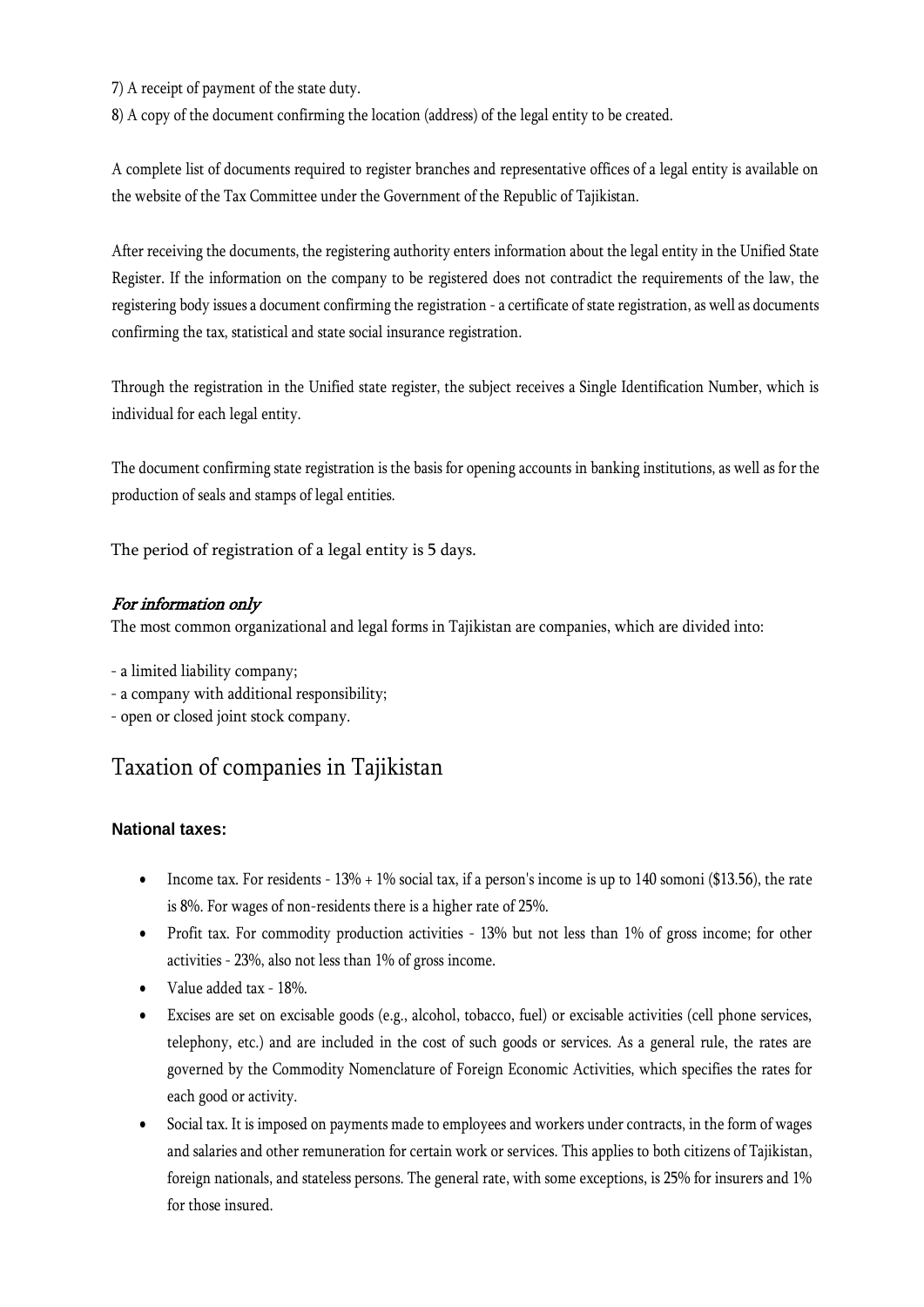- Tax on use of natural resources. This is divided into taxes on the use of natural resources. It is divided into taxes on subsoil users and water license fees. In the first case, mined minerals (oil, coal, precious metals, etc.) are taxed, in the second - the use of water bodies in obtaining electricity through hydroelectric power plants. Royalties for extraction are from 0.5 to 10% depending on the type of mineral, while for water royalties they are equal to 0.06 index for each 1000 kilowatt/hour of electricity produced.
- Tax on the use of roads. It is levied at a rate of 1%, except for trade procurement and supply and marketing activities. For these activities the rate is reduced to 0.25%. However, this type of tax is only valid until December 31, 2016.

#### Local taxes, including vehicle taxes and real estate taxes.

Local taxes include vehicle tax and real estate taxes. In the first case, engine power is taxed from 1 to 14.5% depending on the number of horsepower. In the second case, land tax is levied on land plots at the rates established by local authorities, and on real estate from 3 to 25% depending on the type of object, its area and location.

### Registration Place

The state registration of legal entities (including foreign ones), their branches and representative offices, as well as individual entrepreneurs in Tajikistan is carried out by the tax authority - the Tax Committee of the Government of the Republic of Tajikistan.

- Contacts of the Central Office of the Tax Committee: 734018, 42/2 Negmat Karabaeva str., Dushanbe, Republic of Tajikistan Tel.: 233-06-86; 151 Call-center Fax: 233-09-36. E-mail: [info@andoz.tj](mailto:info@andoz.tj) URL: [www.andoz.tj](http://www.andoz.tj/)
- Contacts of the Tax Department of Dushanbe: Negmat Karabaeva Str. Tel: 221-45-22 Fax: 221-45-22
- **•** Contact the Shokhmansur District Tax Inspection Office: 22/7 Ain str. Tel.: 221-32-65, 227-25-90 Fax: 227-90-90
- Contacts of the Somoni District Tax Inspection Office: 140/2 Habib Akhrori str Tel.: 221-74-92, 224-16-41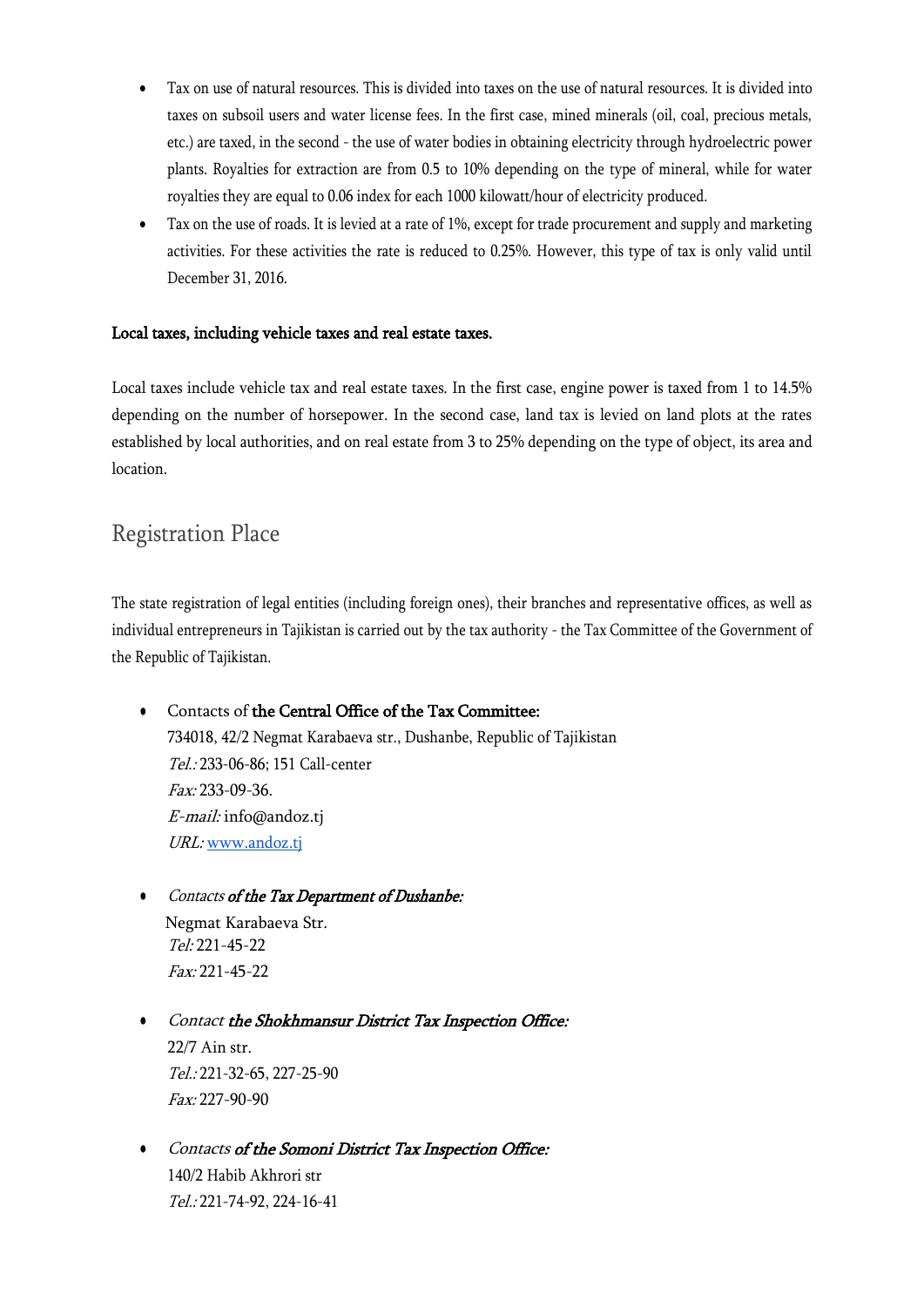Fax: 224-16-42

- Контакты Налоговой инспекции района Фирдавси: 42/2 Negmat Karabaeva Str. Tel.: 234-96-20, 234-97-10 Fax: 234-85-03
- Contacts for the Sino District Tax Office: 42 Mayakovsky St. Tel.: 236-30-91, 236-30-92 Fax: 236-31-92

Contacts for other departments and inspections of cities and regions are available in the pdf document.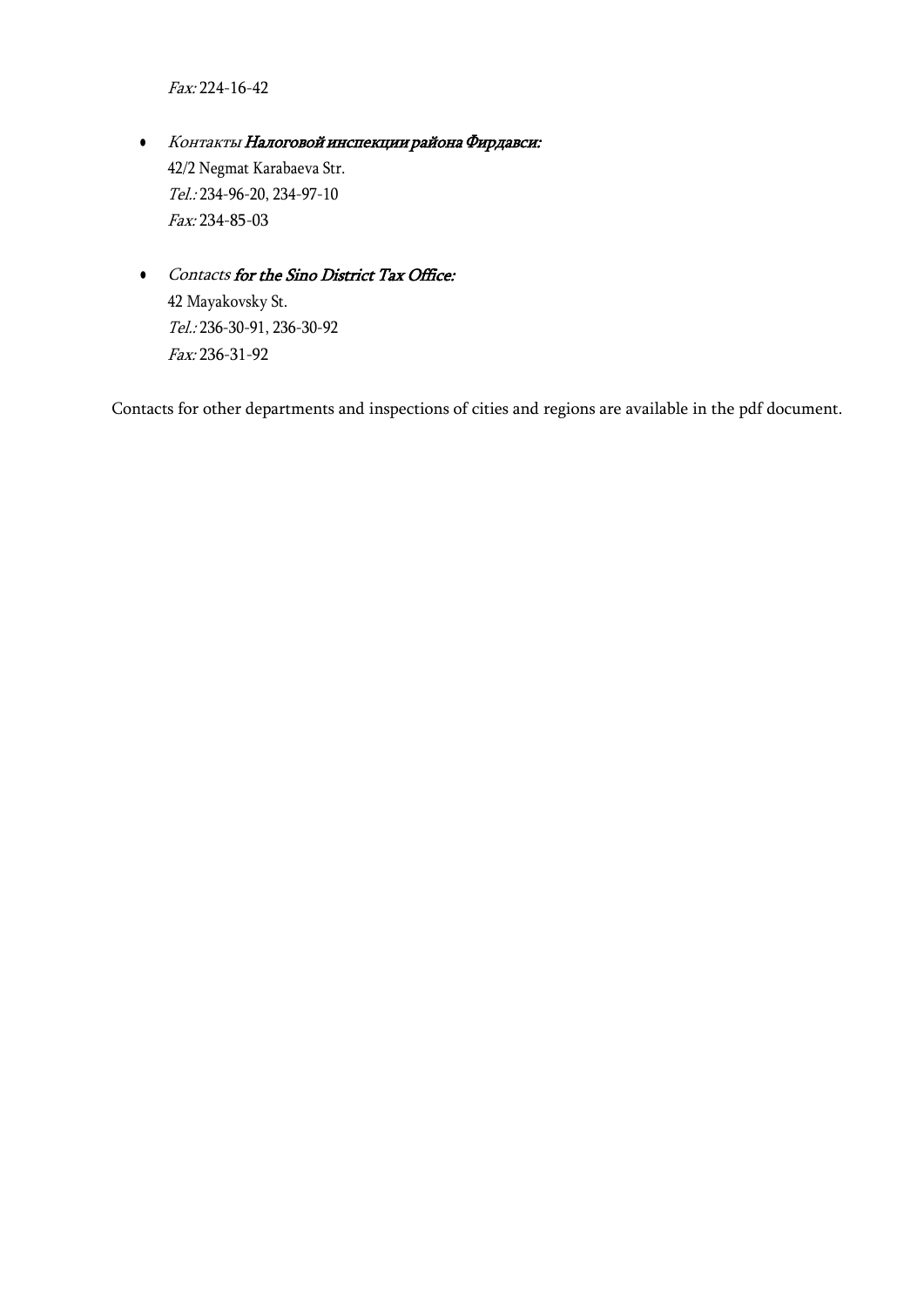Opening a bank account, foreign exchange operations (brief description of the processes)

After receiving the Registration Certificate, a legal entity can open a bank account.

List of documents required for opening a bank account (for residents):

- Charter or other equivalent document (notarized copy);
- Certificate of registration of the Charter of the Ministry of Justice (a notarized copy);
- Act of legal examination of the charter (a notarized copy);
- Articles of incorporation, for legal persons who have a founder (a notarized copy);
- Certificate (maktubi ahboroti) of tax inspection on the assignment of TIN (original);
- Certificate of registration with the Social Security Fund, Social Security Institution (original);
- Certificate of assignment of OKPO code from the City Statistical Department;
- Statement on bank account opening;
- Signature sample cards certified by notary or superior organization;
- Copies of orders appointing the manager and chief accountant;
- A copy of the "guvokhnom" about the assignment of TIN;
- A copy of the passports of the manager and the chief accountant;
- Service agreement.

List of banks in Tajikistan that provide services to businesses:

| <b>Агроинвестбанк</b>                      | Ориёнбанк                   |
|--------------------------------------------|-----------------------------|
| Амонатбанк                                 | Таджиксодиротбонк           |
| БанкЭсхата                                 | Первый микрофинансовый банк |
| Халык Банк Таджикистан                     | Кафолатбонк                 |
| БанкАзия                                   | Спитамен Банк               |
| Международный банк Таджикистана            | КоммерцбанкТаджикистана     |
| Хумо                                       | Имон Интернешнл             |
| Алиф Банк                                  | Банк Развития Таджикистана  |
| Дочерний банк НБП Пакистана в Таджикистане | Банк «Арванд»               |
| Азизй-Молия                                | <b>БанкФИНКА</b>            |
| Банк «Тамвил»                              | Банк «Тезинфоз»             |
| ООО МДО «Зудамал»                          | Банк «ОКСУС»                |
| Банк «Тавхидбанк»                          |                             |

#### Internet business regulation, e-commerce

The e-commerce sector in Tajikistan is just beginning to develop. In general, small and medium-sized businesses here still prefer traditional offline sales.

As of 2019, 2.6 million of the country's 9.1 million population were Internet users. Access to email in the country is much worse than in most of the world.

There must be improvements in online payment security and delivery systems for goods and services. It is also important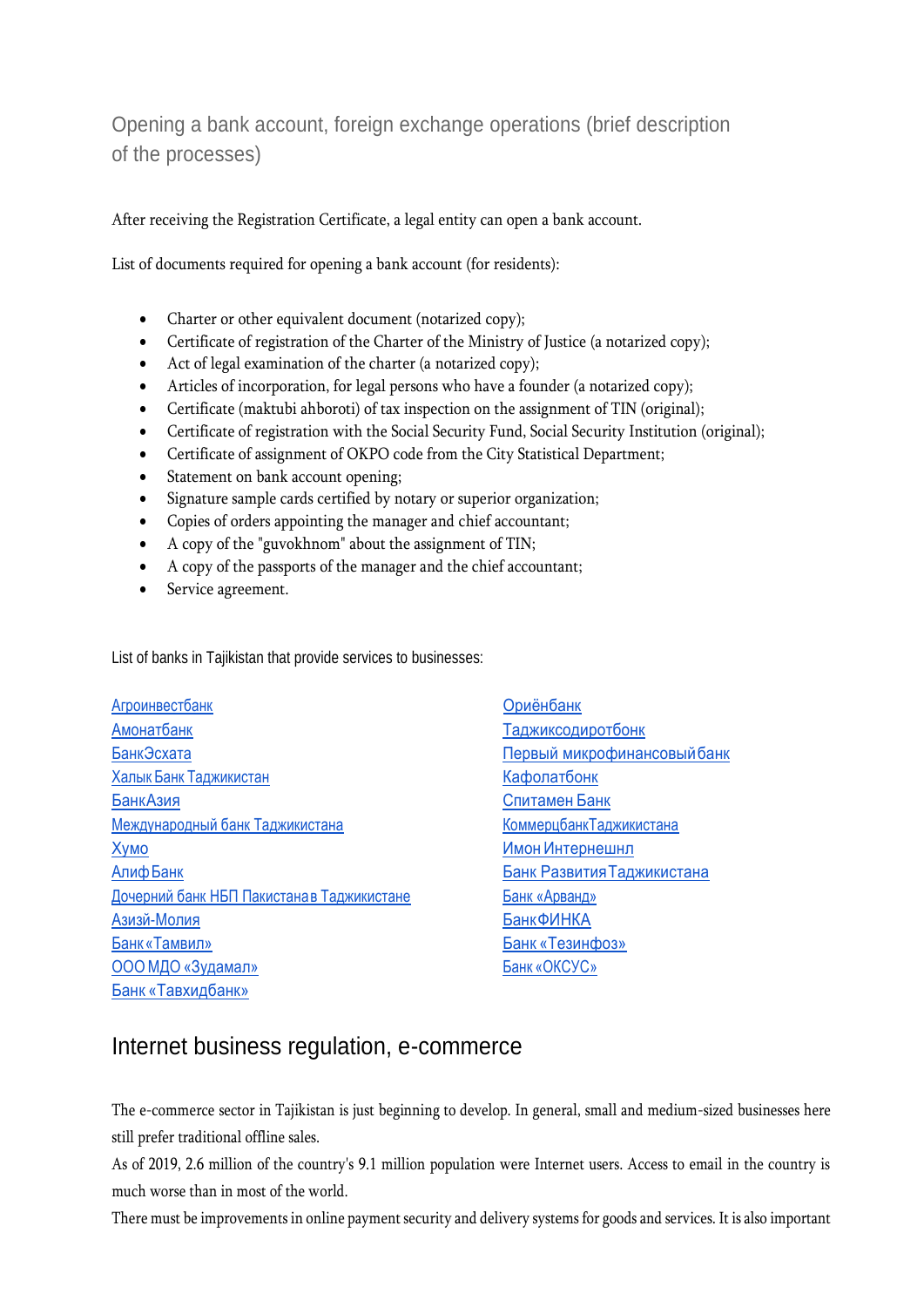to improve the level of computer literacy in the field of internet commerce - the main obstacle to the intensive development of e-commerce in Tajikistan.

Online trade in the country is carried out through the national payment system "Korti Milli" (Korti Milli). The country has 1.4 million cards issued by this system. Visa and Mastercard payment cards have been operating in the country since 2013. Local microfinance organization Alif Sarmoya launched an electronic wallet alif.mobi. Also electronic wallets QIWI Wallet and Yandex.Money operate in the country.

Popular e-commerce portals in Tajikistan: [Somon,RG.tj,](https://somon.tj/) online store Taj[сеть](http://tajset.tj/), portal [TajWeek.](http://tajweek.tj/)

#### For the information only

The following companies are Internet service providers in the country:

- $\bullet$  [Babilon-T](http://www.babilon-t.tj/);
- [Tojiktelecom](http://www.tajiktelecom.tj/) ;
- *[Intercom](http://www.intercom.tj/)*;
- [Saturn Online](http://www.saturn.tj/).

## Programs that help startups from other countries obtain grants

[«Business-incubator of Tajikistan«](https://bizincubator.tj/) was created by the government of Tajikistan in late 2018 to support startups and the development of small and medium-sized businesses.

## IT recruiting and other services for finding highly

### qualified professionals

A list of agencies and resources that can help you find specialists for your startup team in Tajikistan:

- The recruitment agency HotJob, on the site you can search for the necessary specialists, as well as add your own vacancies;
- [Somon](https://somon.tj/) a resource for job postings;
- Announcement section of TajWeek portal allows you to find the right IT professionals;
- The recruitment agency Somon Sinamo Ltd. (it helps to find jobs, selects personnel), tel. +992 98 842 5454.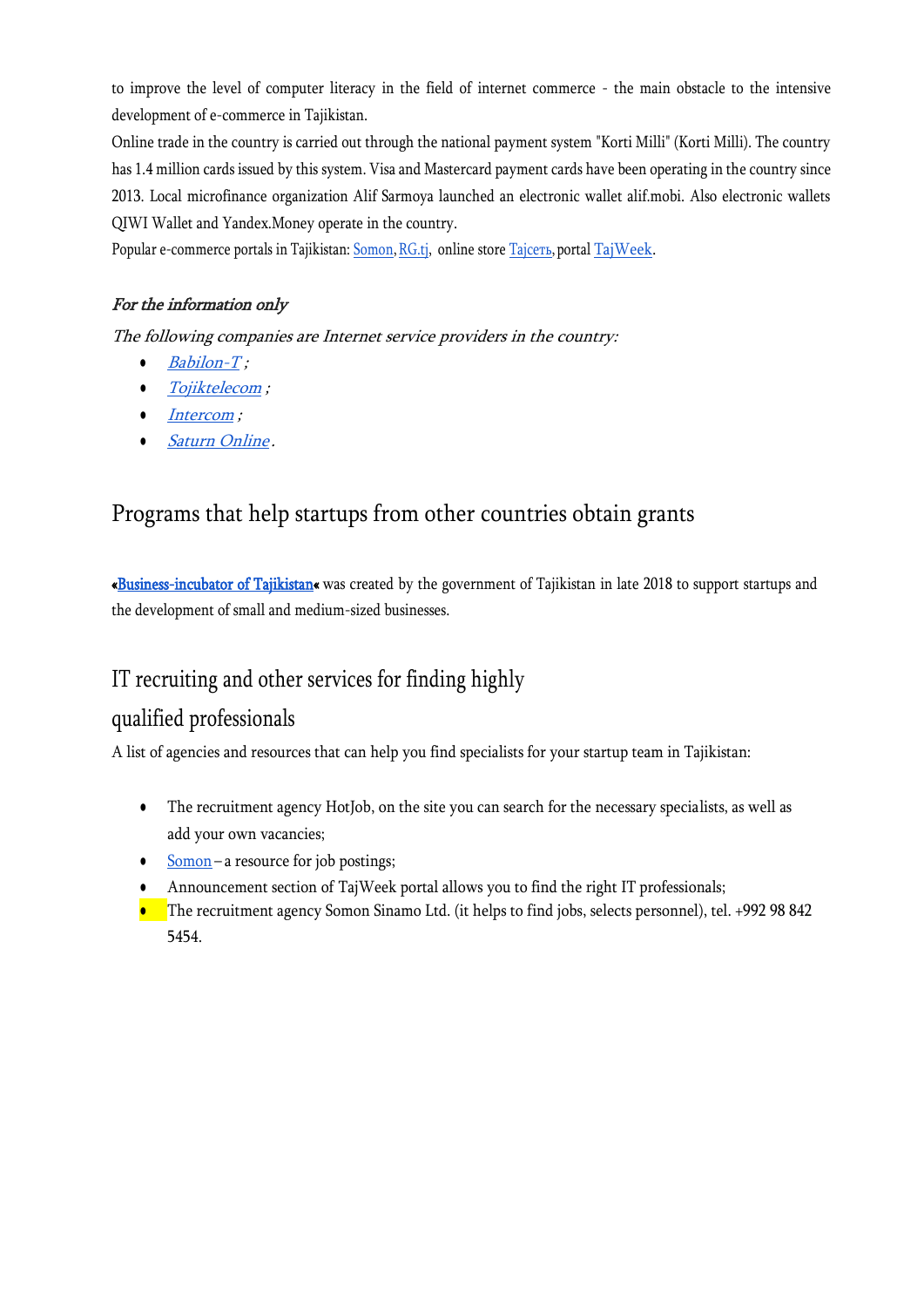## Startup Acceleration Platforms in Tajikistan

**"Business Incubator of Tajikistan"** - established by the government of Tajikistan at the end of 2018 to support startups and develop small and medium-sized businesses. The incubator hosts consultations on finance and law, as well as educational programs. There is a regular startup competition, and you need to send a letter of application to participate.

Accelerate Prosperity Tajikistan, an initiative of the Aga Khan Organization to develop small and medium-sized businesses in Central and South Asia, was launched in Tajikistan in 2016. It supports entrepreneurs through business modeling, coaching, business networking, investment readiness screening, seed and long-term financing, and facilitates business development.

The Accelerator "Entrepreneur 2030" from the National Social Investment Fund of Tajikistan.

A startup school in Khujand for technological projects. A project implemented by start-up entrepreneur Bakhtiyor Kadyrov with the support of UNDP. The training program is based on the business incubator program.

Innovation Lab in Khorog is a joint project of UNICEF Tajikistan, Institute of Continuous Education under the Ministry of Education and Science of Tajikistan, Accelerate Prosperity. It is a creative space designed to teach young people innovative solutions to complex problems.

Training camps for children and adolescents from Eurasia Foundation of Central Asia - Tajikistan. The purpose of the program is to support and mentor talented children and implement their innovative ideas.

# General characteristics of Tajikistan in terms of the development of startups and digital services

The development of the startup sector in Tajikistan is in its initial stage. A number of ministries and agencies are implementing programs in one way or another related to the development of startups and innovative entrepreneurship in the country. However, due to the inaccessibility of favorable lending conditions, unfinished legislative framework and complex tax system, which is an unbearable burden for start-up entrepreneurs, there are few start-ups in Tajikistan.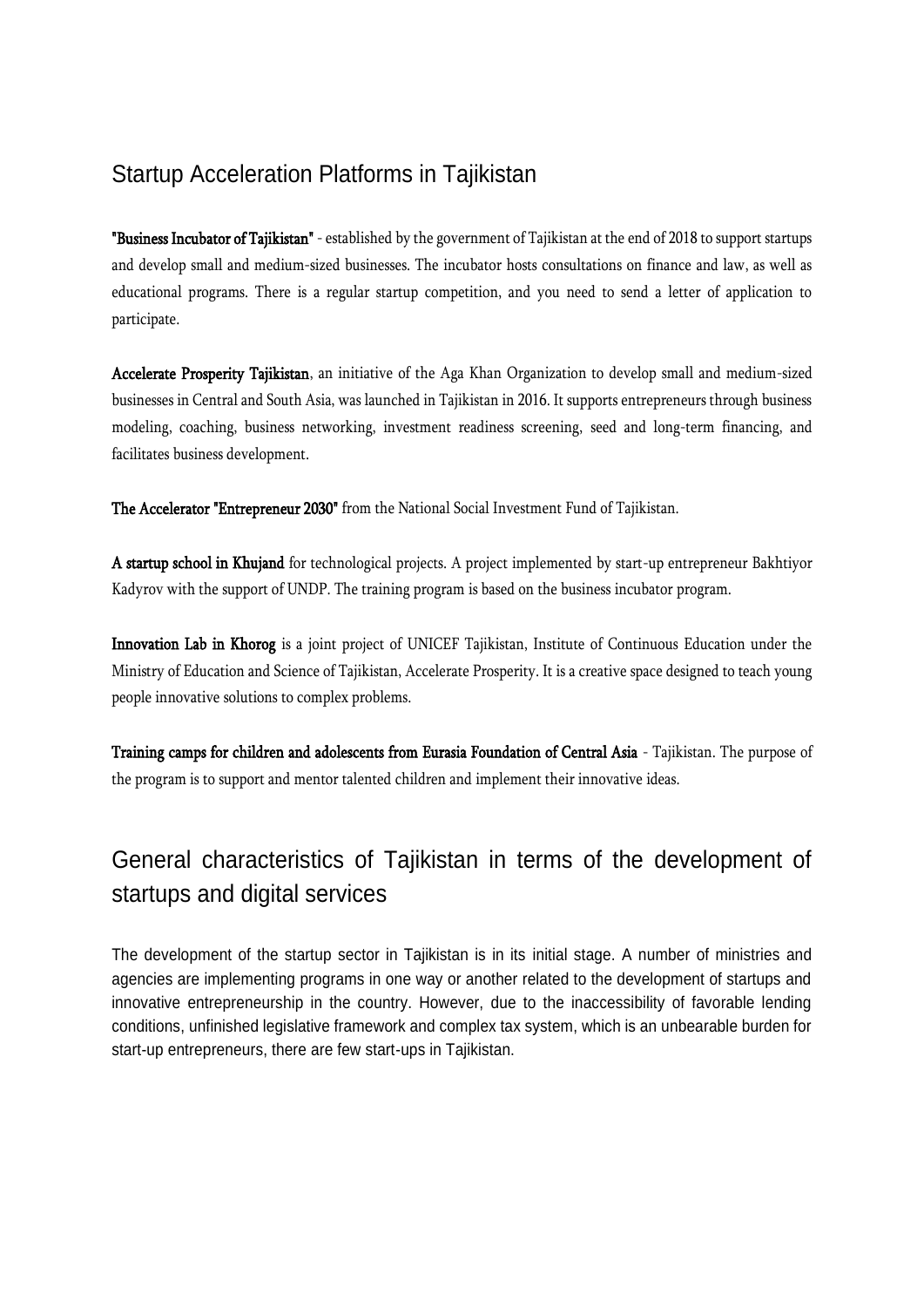## *Government initiatives for the development of startups in Tajikistan*

- The program of the Government of Tajikistan "300 days of reforms to support entrepreneurship and improve the investment climate. The program aims to improve the regulation of entrepreneurship, increase the capacity of entrepreneurs, support producers and exporters, as well as improve public-private dialogue and attract investment.
- A project of the Ministry of Finance of Tajikistan, announced in March 2020, to finance start-ups founded by women, people with disabilities and young people returning from migration.
- SUE Tajikinvest, a division of the State Committee on Investments and State Property Management of the Republic of Tajikistan, oversees the attraction of investors to Tajikistan.
- B2B.tj is a specialized platform to find partners for businesses participating in foreign economic activity in Tajikistan. It helps to search for partners using such parameters as country, city, categories and subcategories of services, languages of communication.
- Young Entrepreneurs Club of the Committee on Youth and Sports under the Government of the Republic of Tajikistan is an organization that aims to connect companies and entrepreneurs, business coaches, experts, mentors (mentors) and investors who are willing to share their ideas, expertise and connections to create a mutually beneficial partnership. The Young Entrepreneurs Club is the organizer of the Starupstan contest and the G5 Start-up Forum.
- National Association of Small and Medium Enterprises of Tajikistan. The purpose of the association is to assist entrepreneurs in the development of their business and profit with its subsequent use not only for personal but also for public benefit.

### *Private and/or public initiatives promoting the development of startups in Tajikistan*

**• Technopark of IT cases BIT** - provides services for integration of business processes in the field of IT, provides services to government and non-government organizations, small and medium-sized businesses.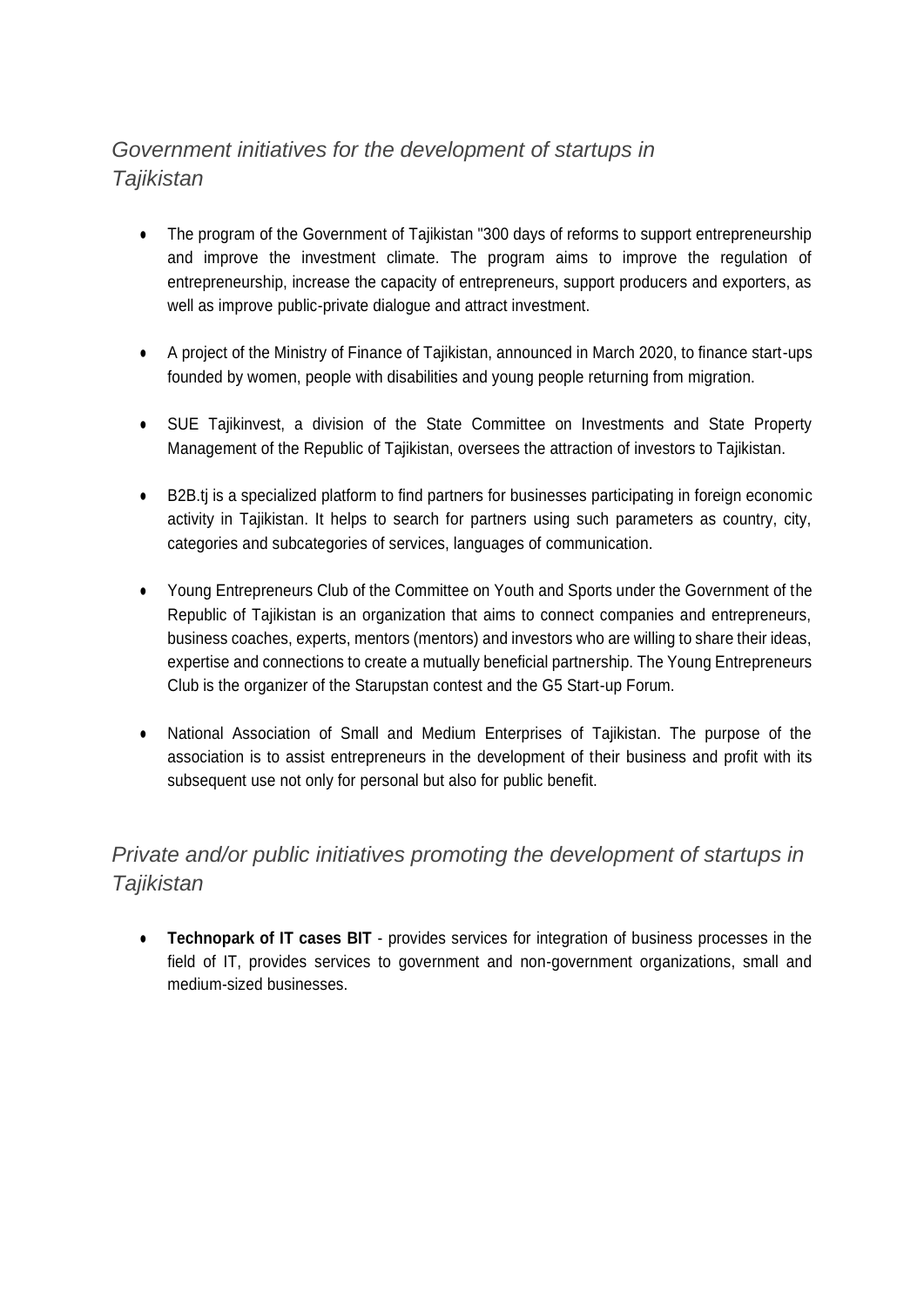- American Chamber of Commerce in Tajikistan (AmCham). A business association uniting foreign and local companies operating in Tajikistan. AmCham's objectives are to improve the business environment, protect the interests of its members, attract investment in Tajikistan, and develop a networking platform.
- GoViral Festival in Dushanbe, dedicated to IT, business and media. The organizer is the U.S. Embassy in Tajikistan.

#### Co-working spaces

#### Name - Regus

Address - Business center Opera & Ballet, Nisor Muhammad street 5/5, Dushanbe, **Tajikistan** WEB-address - https://www.regus.tj/coworking-space/tajikistan/dushanbe Availability of meeting rooms - yes

Name - Puzzle Coworking Address - Business-center "Cozidaniye", 48 Ayni str, Dushanbe, Tajikistan WEB-address - http://sozidanie.tj/pages/13 Overview - Working hours - The cost of renting a fixed working space - 40 somoni/day Price of a workplace in Open Space - / 1 week Rental of personal office space - / 1 month Availability of meeting rooms - yes

#### Attracting investment in startups

The following companies and organizations help with investment/investment in startups/IT businesses:

- The State Unitary Enterprise "Tajikinvest" under the State Committee on Investments and State Property Management of the Republic of Tajikistan. It helps projects to attract investments, finds partners to promote goods and services. In the summer of 2020, "Tajikinvest" launched a nationwide platform B2B.tj for entrepreneurs and investors.
- National Social Investment Fund of Tajikistan. It provides technical, consulting and practical assistance to private and non-governmental organizations in the creation and development of community projects. Successful projects receive micro-credits. Funding is given to those projects that will improve the standard of living in the country.
- ●
- Open Society Foundations in Tajikistan. The Foundation works in a number of areas: from promoting inclusive education for children with disabilities, to supporting economic development in the country. From 1997 to 2017, the Foundation invested \$52 million in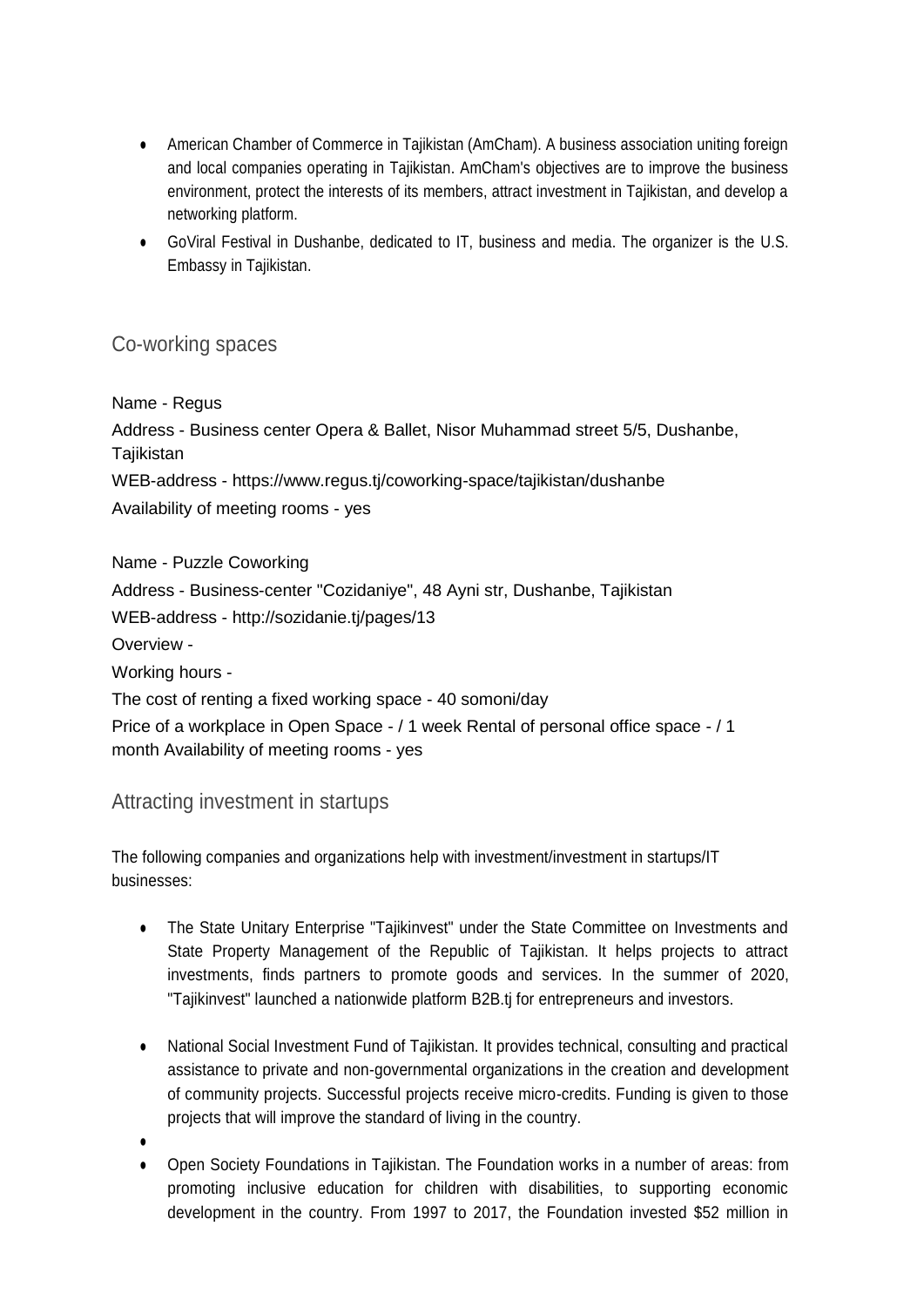Tajikistan's projects.

- The Eurasian Development Bank is an international financial institution that aims to promote the development of market economies in Central Asia and expand trade and economic relations. From 2018 to 2022, the Bank is implementing a strategy to finance projects with a strong integration effect and national projects that can play a significant role in the lives of nations. Among the priority projects in terms of investment for the EBRD are projects from the fields of infrastructure, electricity, chemicals and petrochemicals, mechanical engineering, metallurgy and mining, the financial sector and information technology. A project can be submitted through a form on the Bank's website.
- Grants for the development of entrepreneurship (including IT) in Tajikistan are provided from time to time by international organizations. For example, in 2019, grants to 41 projects for the implementation of business plans were allocated by FAO.
- The Japan International Cooperation Agency (JICA) is implementing a mini-grants program in Tajikistan in 2020. Mini-grants is a cooperation program developed by JICA to financially support former participants of JICA training courses to implement their initiatives to contribute to the socio-economic development of Tajikistan.
- StartupStan, a competition for startups in Tajikistan, was held in 2017 (30 participants) and 2018 (64 participants). In 2018, the prize fund of the contest was 1,000,000 somoni, which is equivalent to \$97,000. The organizers of the contest are the Young Entrepreneurs Club and 55Group (FiftyFive Group).

## Development of the fintech market in Tajikistan

As of 2020, it is possible to make purchases via QR code, make money transfers online and pay bills via smartphone in Tajikistan. In addition, mobile applications to deliver food, flowers, buy tickets, and pay for parking lots have been developed.

The main obstacles to the development of fintech in the country: the lack of a legislative framework, the lack of qualified professionals, the low level of financial literacy.

Alif Bank in Tajikistan is one of the successful examples of fintech market development in Tajikistan. Alif Bank is a startup, which in 6 years turned from an idea into a rapidly growing neobank in Central Asia. Its founders made a bet on the fact that 70% of the country's population are young people under 30 who actively use smartphones. Of the bank's 250 employees, 50 are programmers. The bank's products: an academy for training programmers, an electronic wallet, a debit card, a QR-payment system, its own fintech solution alif.mobi, and an online store of goods in installments. Alif Bank has aroused great interest among investors abroad, including the Swiss private bank (CBH Bank) and the investment office of a private investor from Monaco (an experienced investor, Hofiz Shahidi). The last round of financing (as of early 2020) closed at an estimate of about \$20 million.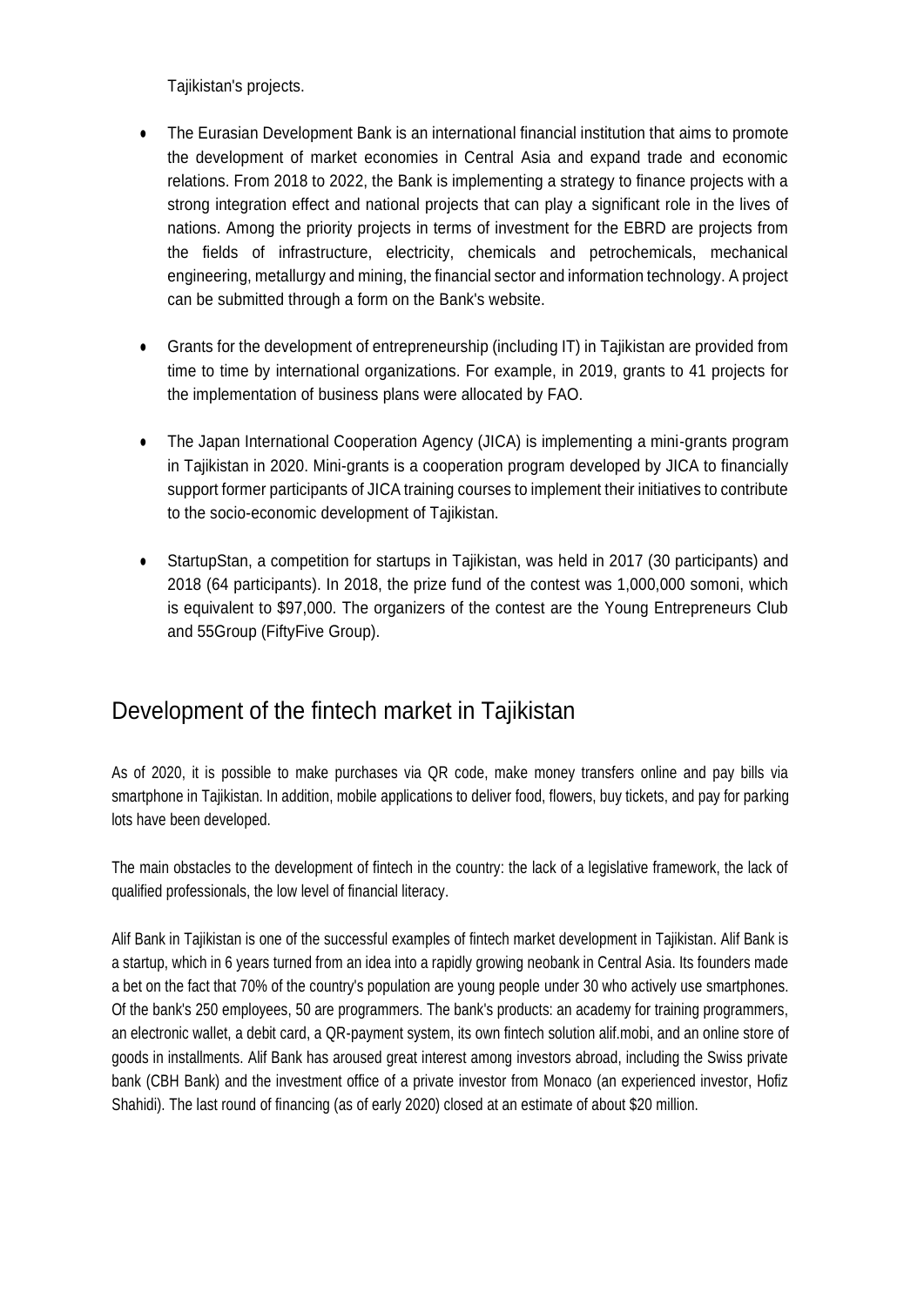# The possibility of using blockchain technology in Tajikistan

The development of blockchain technology in Tajikistan is in its infancy. The country has hosted sporadic events on this topic, as well as several pilot projects using blockchain technology.

- In June 2018, DOODLE organized a blockchain event in Khujand, during which participants were able to learn how blockchain technology can be used in various areas of Tajikistan's economy.
- There is also information that a number of companies tested their blockchain products here. In particular, the company Bitspark, within the framework of the UN UNDP program, tested an interest-free money transfer system based on blockchain technology in Tajikistan. The goal of the project was to reduce the financial costs of migrant workers to intermediary banks when sending remittances from their place of work to their home country. We could not find information on how successful the experiment was.

# Special benefits for startups, IT companies in Tajikistan. Registration procedures for these benefits

As of 2020 data, there were no special benefits for start-ups in Tajikistan. At the same time, investors and residents of FEZs can count on benefits.

### Benefits for enterprises-investors in Tajikistan

Tax benefits are provided to investors in accordance with the procedure established by the Tax and Customs Codes of the Republic of Tajikistan.

#### An exemption is provided for:

1) From profit tax at the following volume of investments:

- for 2 years, with the volume of investments up to \$500 thousand;
- 3 years, with the volume of investments from \$500,000 to \$2 million;
- 4 years, with the volume of investments from \$500,000 to \$2 million;
- 4 years, with investments from \$2.0 mln to \$5 mln;
- For 5 years, with the investment volume over \$5 million.
- 1) Customs duty and import VAT waiver for a number of goods imported under the priority projects approved by the Government of Tajikistan.
- 2) All enterprises involved in the export of goods, except for raw cotton, cotton-fibre and primary aluminium, shall be subject to VAT at a zero rate.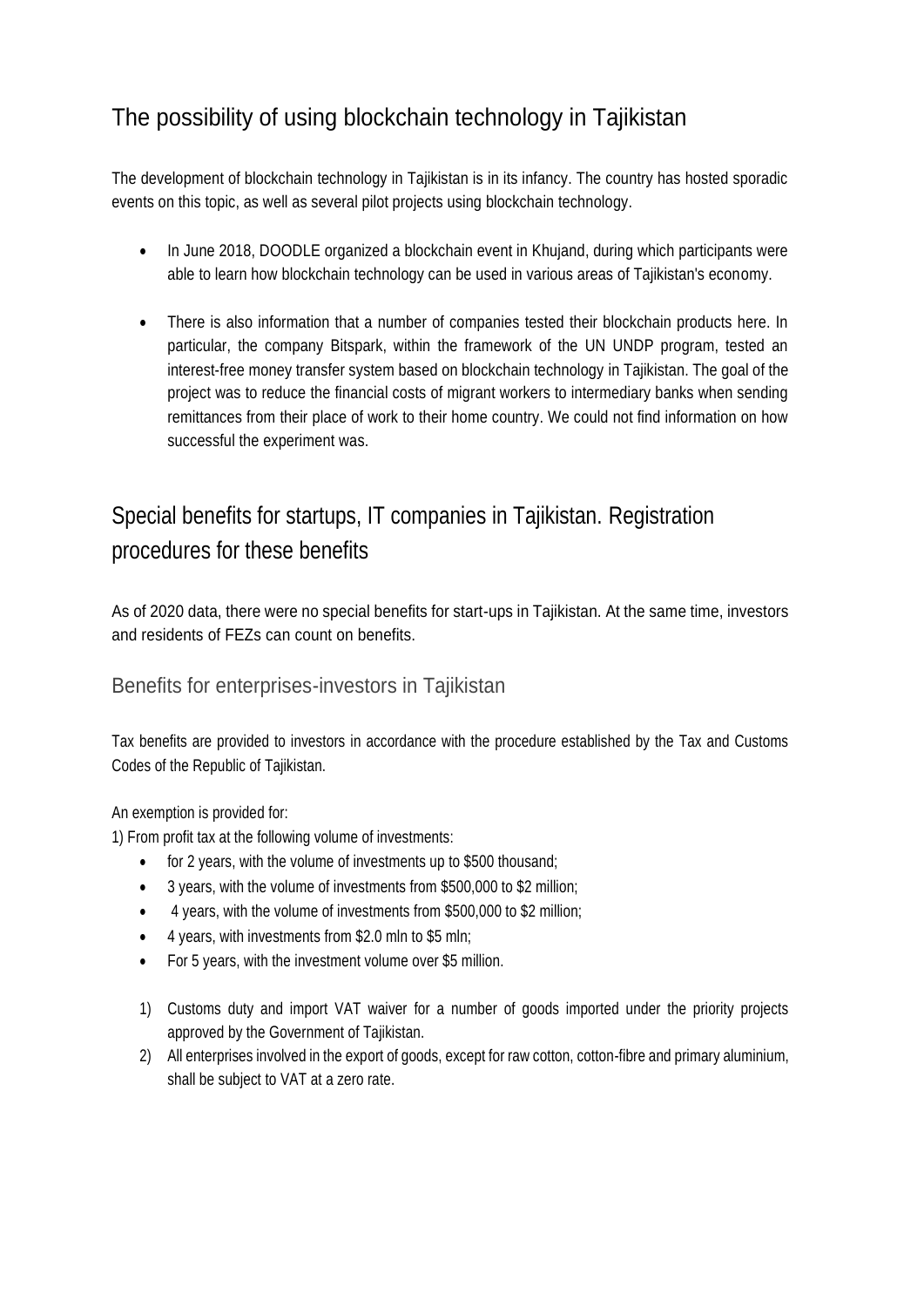### Зоны FEZ - Free Economic Zones

There are 4 free economic zones operating in Tajikistan ("Panj", "Ishkoshim",

"Dangara", "Sughd"). They offer tax and customs privileges to their residents. Namely, within the territory of Tajikistan FEZ subjects' business activity regardless of their form of ownership are free from paying all kinds of taxes envisaged by the Tax Code of Tajikistan, only income and social taxes are to be paid.

FEZ subjects can be individual entrepreneurs and organizations regardless of legal forms provided by Tajikistan legislation, as well as branches and their representations, that passed state registration.

To obtain the status of a FEZ subject it is necessary:

1) submit relevant documents (application in the form approved by the FEZ Administration; organization information sheet form, application form for obtaining a certificate of a free economic zone subject, business plan form, rules for making business plans and (or) investment projects submitted to obtain the status of a FEZ subject) to the FEZ Administration;

2) defend investment project at the Ministry of Economic Development and Trade;

3) sign an agreement with FEZ Administration;

4) to receive certificate on FEZ subject status.

The cost of the certificate for any activities, regardless of their volume of production and turnover, is 5 thousand US dollars.

Templates of documents for FEZ are available [here.](http://fez.tj/subject/23-stat-subektom-sez.html)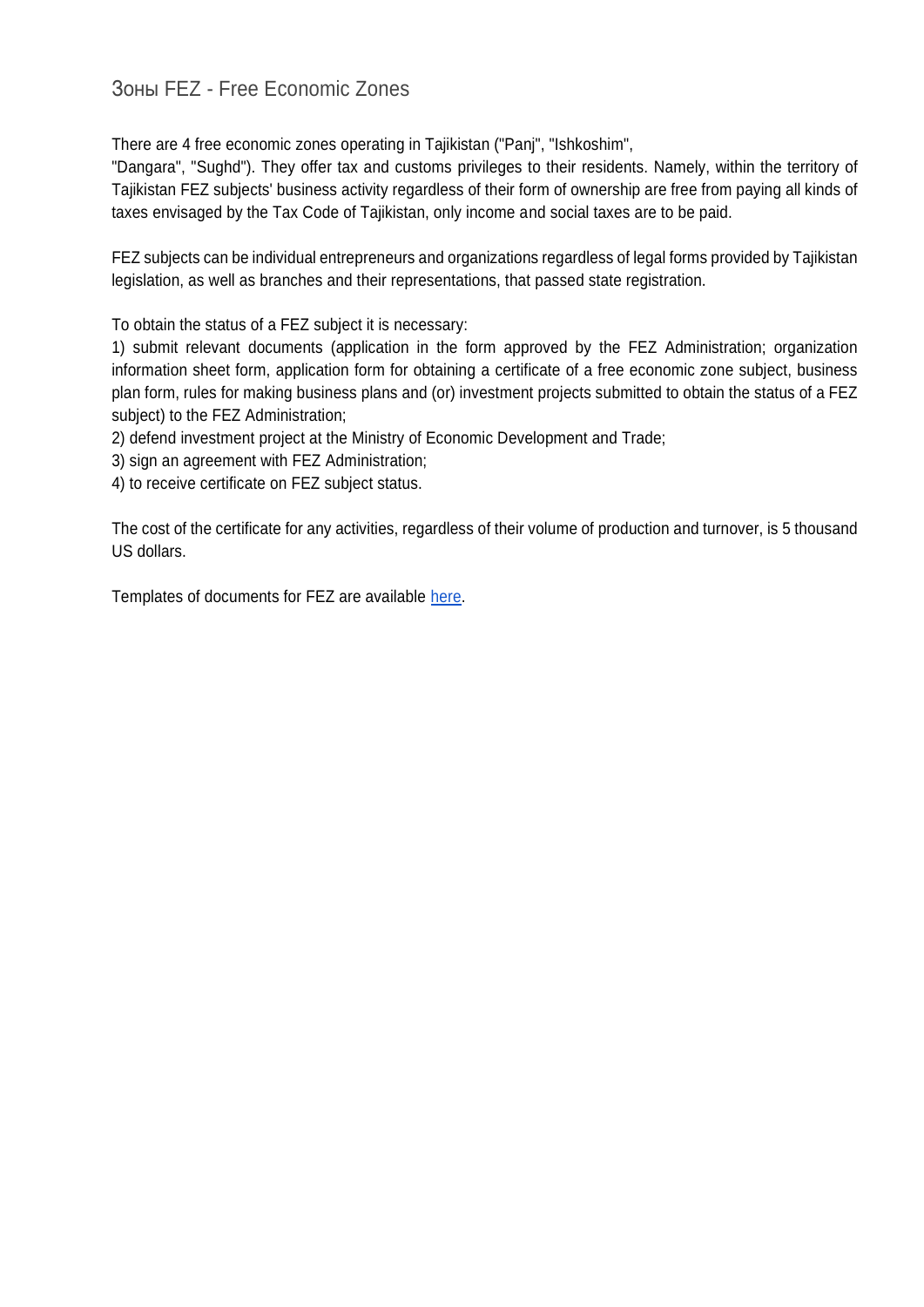# General economic situation in Tajikistan, conditions for relocation and opening an office

According to the Tajikistan Statistics Agency, in June 2020, the average monthly nominal wage in the country will be 1,447 somoni, equivalent to \$140.

Food prices in 2020 are equivalent to \$ (data from Numbeo.com):

- milk (1 liter) \$0.59
- milk (1 liter) \$0.59
- $\bullet$  loaf of white bread (500 g) \$0.42
- Rice (white,  $1$  kg)  $-$  \$1.28
- $\bullet$  Eggs (12 eggs) \$1.19
- $\bullet$  Local cheese (1 kg) \$4.15
- Chicken fillet  $(1 \text{ kg}) $2.63$
- $\bullet$  beef tenderloin  $(1 \text{ kg}) $5.07$
- Apples  $(1 \text{ kg}) $1.46$
- $\bullet$  Bananas (1 kg) \$2.15
- Oranges  $(1 \text{ kg}) $2.01$
- Tomatoes  $(1 \text{ kg}) $1.05$
- Potatoes  $(1 \text{ kg}) $0.41$
- Bottle of wine \$8.63
- $\bullet$  Local beer  $(0.5 \, I)$  \$0.84
- Cigarettes (pack) \$0.97

Transportation prices:

- fare on city passenger transport \$0.19
- boarding in a cab (average tariff) \$0.97
- $\bullet$  1 km of cab ride \$0.29
- 1 liter of gasoline \$0.76

Utility bills:

basic utilities per apartment 85 - \$22.90

Rental housing:

- 1-bedroom apartment downtown \$210
- 1-bedroom apartment in the residential district \$118

There are no publicly known relocation programs in Tajikistan.

The cost of office rent in Dushanbe varies depending on the class of business center and its its location. For example, an office space of 60 m2 with two offices in Shohmansur area in Dushanbe will cost 5000 somoni per month, or \$483.